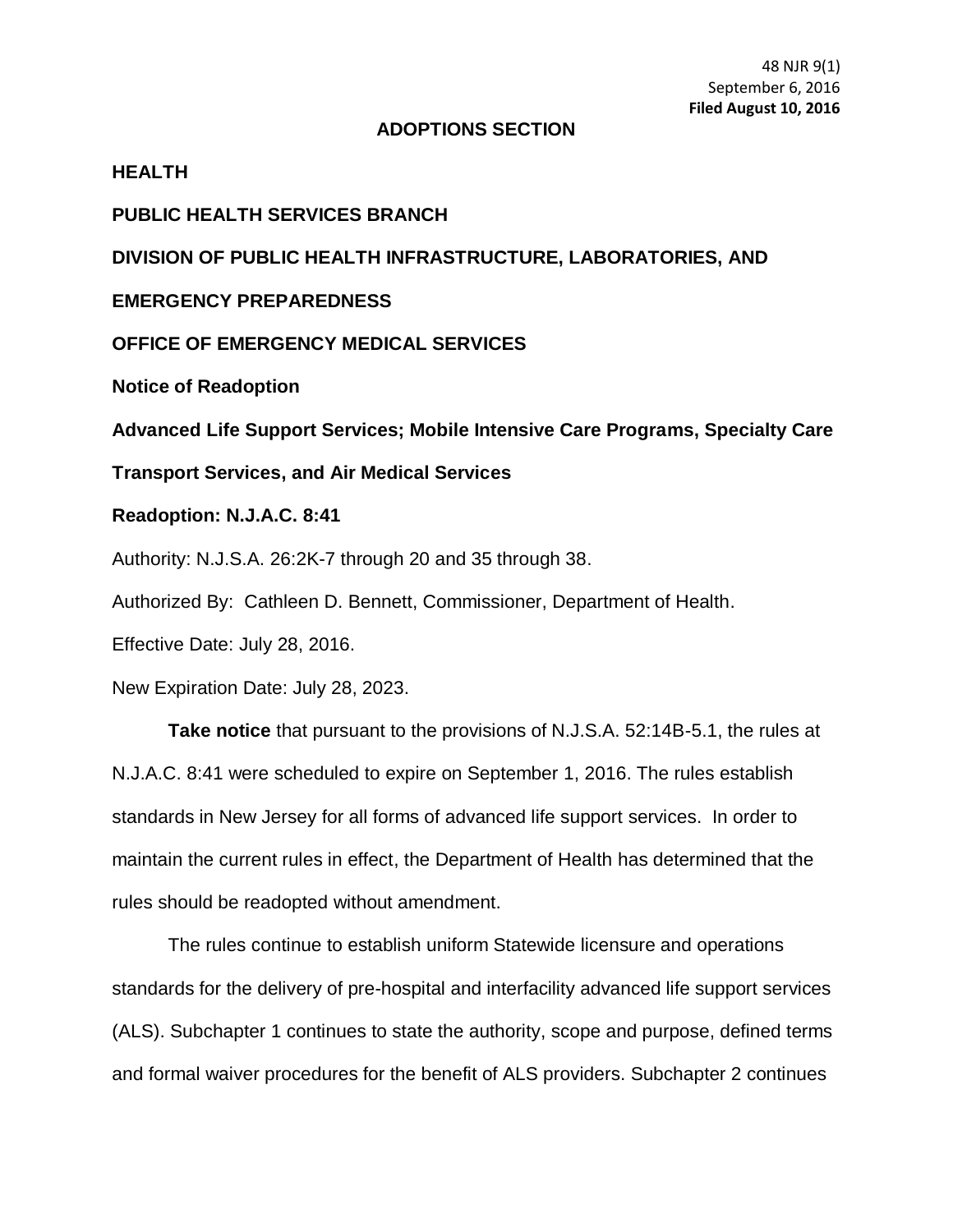to provide rules for license applications, including general licensing information, licensure exceptions, licensure and administrative fees, and general vehicle inspection and provider audit information.

Subchapter 3 continues to provide general administrative, crewmember, and vehicle requirements. This includes requirements for the provider's standard operating procedures manual, minimum crewmember competency, duties, and crewmember requirements; basic equipment and supplies for vehicles, insurance requirements, reportable events, patient care reports, quality assurance standards, and other administrative standards.

Subchapter 4 continues to provide specific vehicle requirements for patient transport, including patient compartment safety requirements, vehicle sanitation, vehicle chassis and body requirements, vehicle temperature standards, and treatment of guide dogs.

Subchapter 5 continues to provide requirements for research proposals, including the procedure whereby a licensee may request approval from the Commissioner to conduct research.

Subchapter 6 continues to establish standards for the administration and storage of medications, including procedures for medication control, inventory, and recordkeeping.

Subchapter 7 continues to provide standing orders for adult patients, including the use of interventions, such as endotracheal intubation, intravenous therapy, defibrillation, and cardioversion.